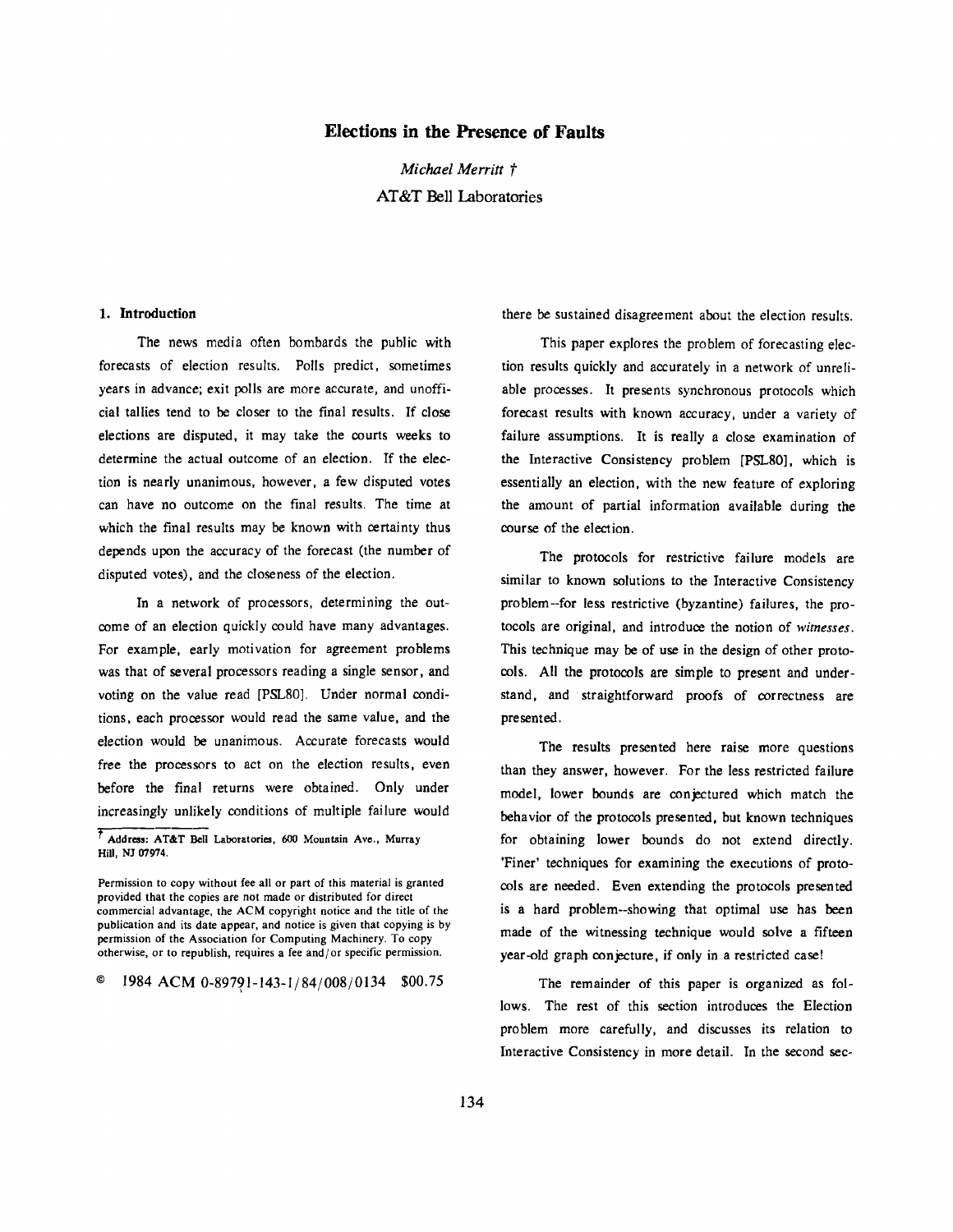tion, protocols for restrictive Stopping-Fault models are discussed. Authenticated protocols for byzantine failures are addressed in the third section, and the paper closes with a brief discussion.

# **1.1. Network** Assumptions

The scenario consists of  $n$  processors, a subset of whom (the *voters)* each have a local value they wish to broadcast. Each processor is trying to collect the election results--a vote for each voter.

We make several assumptions about the communications network. It is fully connected, so that any processor may send messages to any other. The network never loses or alters messages, and reliably identifies the sender of any message to the receiver. We bound the time it takes the net to deliver a message, and assume that the processors are themselves synchronized, so that protocols can be executed in synchronous *rounds.* During each round every processor p will:

a) Send some messages (any number, to any processor),

- b) Receive all the messages sent to  $p$  this round, and
- c) Evaluate a *decision function,* which returns p's current best guess at the final election results.

A synchronous election protocol tells each processor what messages to send each round (on the basis of messages received previously), and what decision function to use. Individual processors may fail (in a variety of ways) during a protocol execution, but in all cases the following assumption is made.

# *k-Fault Assumption*

The number of processors which may suffer faults during a protocol's execution is bounded by a constant  $k$ . We consider protocols which are resistant to three different types of failures: two types of *Stopping-Faults,* in which failed processors behave correctly until failure and then halt permanently, and *Byzantine Failures,* in which failed processors may behave arbitrarily, though we assume a secure authentication (signature) scheme.

We are interested in protocols which take few rounds in the worst case; we would also like certain 'well-behaved' properties to hold. Typically, this will mean that wrong forecasts can occur only for a failed processor's vote, and that the number of disputed votes is small.

# 1.2. **Elections and the Interactive** Consistency Problem

If we were not concerned about forecasting results, the Election problem we have described reduces to the Interactive Consistency problem [PSL80]. By allowing processors to commit outcomes early, accurate forecasting of election results may be important to specific applications, especially those in which close elections are rare and time is important.

Another reason for examining the Election problem is the light it sheds (or shade it produces) on the question of lower bounds on the time needed to reach agreement. A series of results have established ever stronger lower bounds for Byzantine Agreement and for the Interactive Consistency problem ([DLM82], [DS82], [FL82], [LF84]). These results depend upon a particular technique which does not extend to the Election problem. Whether or not the lower bounds conjectured here are correct, new techniques will be required to obtain lower bounds for the Election problems considered here.

#### 2. Stopping-Fault **Elections**

*Stopping-Fault* describes processors with wellbehaved failure characteristics. Stopping-Fault processors behave correctly until failure, after which they do nothing. The system failure characteristics depend upon the atomic actions of the processors--the indivisible steps during which no failure can occur. For example, if broadcasting is an atomic action, it is trivial to design an election protocol producing exact returns after only a single round. We consider the sending of a single message to a single recipient an atomic act. Depending upon a processor's control over the message-sending mechanism, there may still be different types of system behavior. In particular, we consider two cases, one in which each processor can determine the order in which messages are to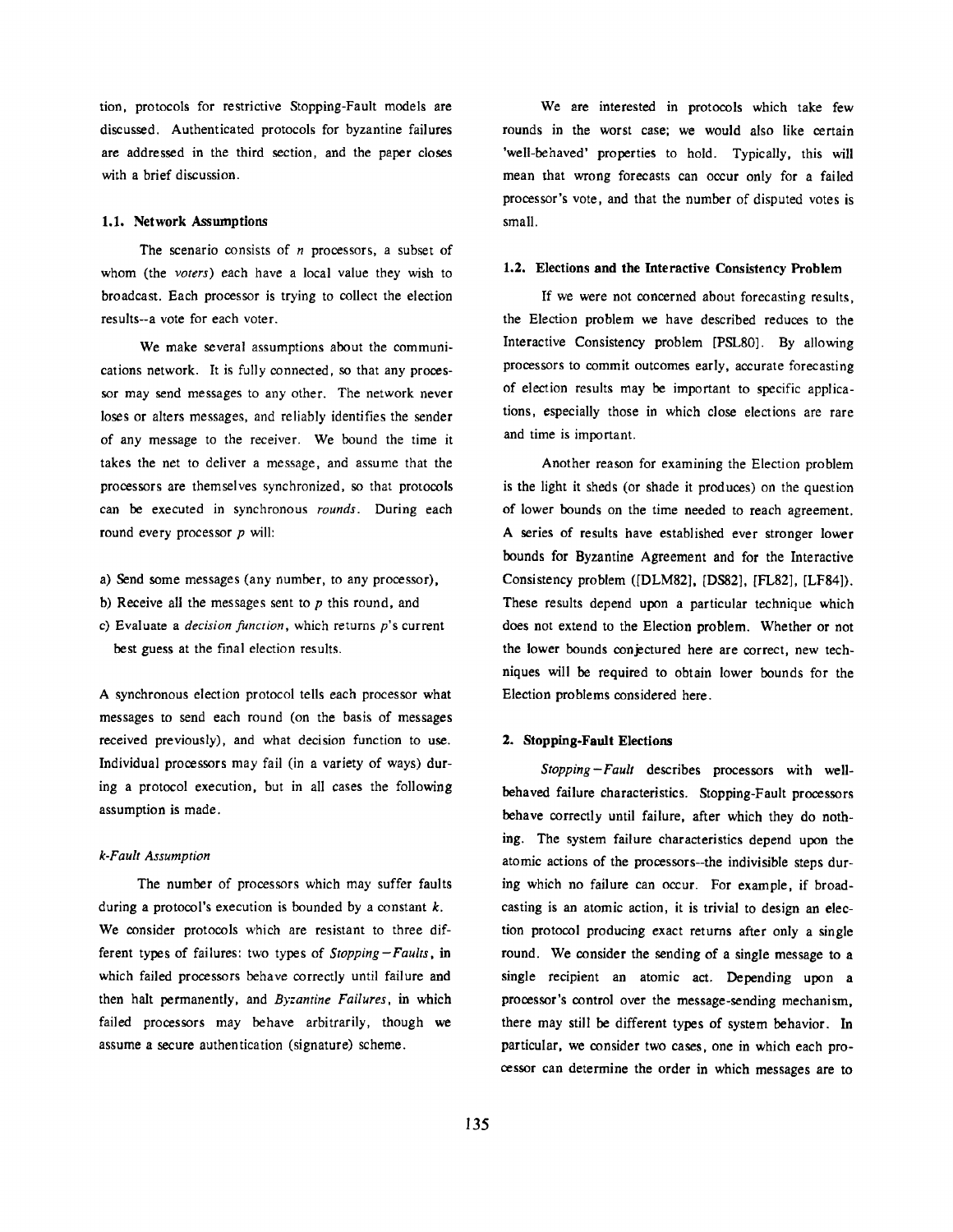be sent each round, and another in which this order is not determined. These alternatives are referred to as *Sequenced* or *Unsequenced* Stopping-Fault processors, respectively. The difference affects the inferences about failure that processors can make--if Alice fails to receive a scheduled message from Bob, she knows he has failed. In the sequenced case, she knows that anyone scheduled to receive a message from Bob after her will not receive it, but in the unsequenced case everyone else may receive a message from Bob that round.

The next section presents a simple election protocol, and shows that it permits accurate forecasting as the election progresses.

### 2.1. The Stopping-Fault Election

Messages sent in this protocol have the form  $(p, v)$ , where  $p$  is a processor name and  $v$  is a vote. The rounds of execution are numbered from  $0$  on, so that round  $j$  is actually the  $j+1$ 'st round of execution. The protocol follows.

#### **Stopping-Fault Election**

Round 0

Every voter  $p$  broadcasts  $(p, v)$ , where  $v$  is  $p$ 's vote.

Round *j*,  $1 \leq j \leq k$ 

Every processor broadcasts any new messages received during the previous round.

# Decision Procedure

Each processor  $p$  does the following, for every processor  $q$ ;

If a message of the form  $(q, v)$ has been received, choose  $\nu$  as  $q$ 's vote. Choose *error* otherwise.

Because processors are Stopping-Fault, the decision proeedure will always be uniquely determined (there cannot be two messages of the form  $(p, v)$  and  $(p, u)$  sent during the same protocol execution).

# *Theorem 1*

For Stopping-Fault (Sequenced or Unsequenced) processors, executions of the Notarized protocol satisfy the following properties:

- i) If p does not fail, every correct processor will choose *p*'s value every round.
- ii) After round  $k$ , all correct processors have chosen the same values.
- iii) After round j,  $0 \leq j \leq k$ , values chosen for at most  $k-j$  different processors are different from those eventually chosen.

# *Proof*

Property (i) is clearly true. To see that (ii) and (iii) are true, note that there can only be disagreement on a value for a processor that fails during round 0. Note also that every processor receives the same messages during any round in which noone fails (all transmissions are broadcasts). More importantly, everyone has seen the same set of messages after such a round, and noone will later change any value. Then (ii) follows immediately. For any value to change after round  $j$ , there must therefore have been at least one failure each round through round *j*. This means at most  $k-j$  processors could have failed during round 0, since there are at most  $k$  failures in all.  $\Box$ 

For Unsequenced Stopping-Faults, Theorem 1 is as strong as possible; there are executions in which there is disagreement on as many as  $k-j$  values after round j. It was conjectured for a time that this was a general lower bound for Unsequenced Stopping-Faults. As with all the failure models considered here, showing that there may be  $k$  disagreements after the first round is trivial, and  $k+1$  rounds are necessary for total agreement, by the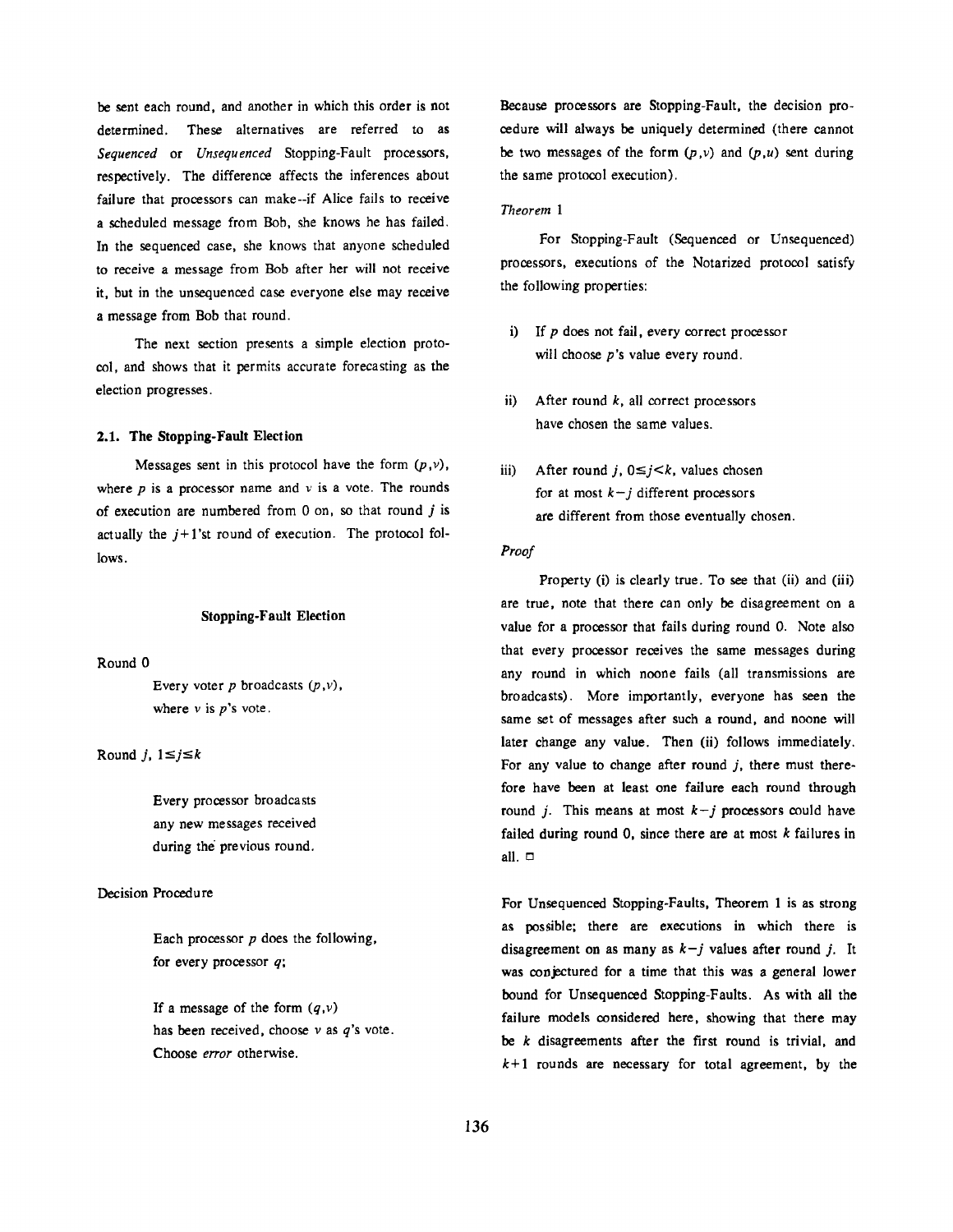known bound on Interactive Consistency [FL84]. Cynthia Dwork has shown, however, that agreement on at least  $k-2$  values is possible after round 1, when  $k>2$  [D84]. Protocols achieving this small additional agreement are fairly complex, and it is not known if the techniques used can be extended to provide further early agreement.

As we are about to see, the simple Stopping-Fault protocol allows earlier agreement in the Sequenced Stopping-Fault model.

#### 2.2. Sequenced Stopping-Fault Processors

If processors can schedule the order in which messages are sent during a given round, the Stopping-Fault Election can actually guarantee earlier agreement on more votes, although  $k+1$  rounds are still required in the worst case (by a simple extension of the lower bound for Interactive Consistency in the unsequenced case). Exactly how much better is not known--deciding which schedules allow the strongest inferences is a difficult problem.

Suppose every round each processor  $p$  sends first to  $p+k+1$  *(mod n)*, then to  $p+k+2$  *(mod n)* and so on. Call this scheduling a *k-sequencing.* We can show the following.

## *Theorem 2*

Let  $k=(r^2+3r)/2$ , and  $n>(r+1)k$ . Then after two rounds of the Stopping-Fault protocol, Sequenced Stopping-Fault processors using k-sequencing will disagree on no more than  $k-r$  votes.

The proof of this theorem shows that if more than  $k-r$  processors fail in the first round, there will be agreement on more than  $k-r$  votes after the second round. The k-sequencing is crucial to the argument.

### **3. Authenticated Protocols for Byzantine Elections**

In this section we present protocols for systems in which processors may suffer *byzantine* failures--failures which can lead to arbitrary, even malicious behavior. The only limitation we make is that each processor can authenticate messages (e.g., using a digital signature scheme) in an unforgeable way. An authenticated protocol is a *Byzantine Election* protocol if it satisfies conditions i-iii of Theorem 1, in the face of byzantine failures. When there is only one voter, these requirements are those for Byzantine Agreement on the voter's value, with the restriction that agreement be reached in at most  $k+1$ rounds, and with the addition of 'guesses' at every round. It is known that no such protocol takes less than  $k+1$ rounds to reach agreement, in the worst case ([DS82],[DLM82]).

# **3.1. Witnesses**

The idea behind both protocols presented below is that each processor p has an associated set of *wimesses:*  these witnesses sign and forward messages containing values signed by  $p$ . More importantly, only forwarded information from appropriate witnesses is used to decide on a processor's vote. Witnesses are assigned *a priori,* in such a way that  $k$  liars (faulty processors) cannot simultaneously lie about their own values and about the values of other liars. In the first protocol these witnesses do not themselves participate in the election; like notary publics, they participate only as witnesses. In the second protocol, processors act as both voters and witnesses.

# **3.2. Notarized Election**

As indicated above, the processors in this protocol are divided into two sets: the *voters* and the *wimesses.*  Any processor may suffer from a byzantine failure, though no processor may forge another's signature. We require there to be at least  $2k$  witnesses--thus, at least  $k$ witnesses are correct.

*Definitions.* A value signed by voter i is an *i-vote. A*  witness's signature of an *i*-vote is an *affadavit* for that *i*vote.

If there are  $2k$  witnesses, the following protocol satisfies the Byzantine Election requirements for **any**  number of voters.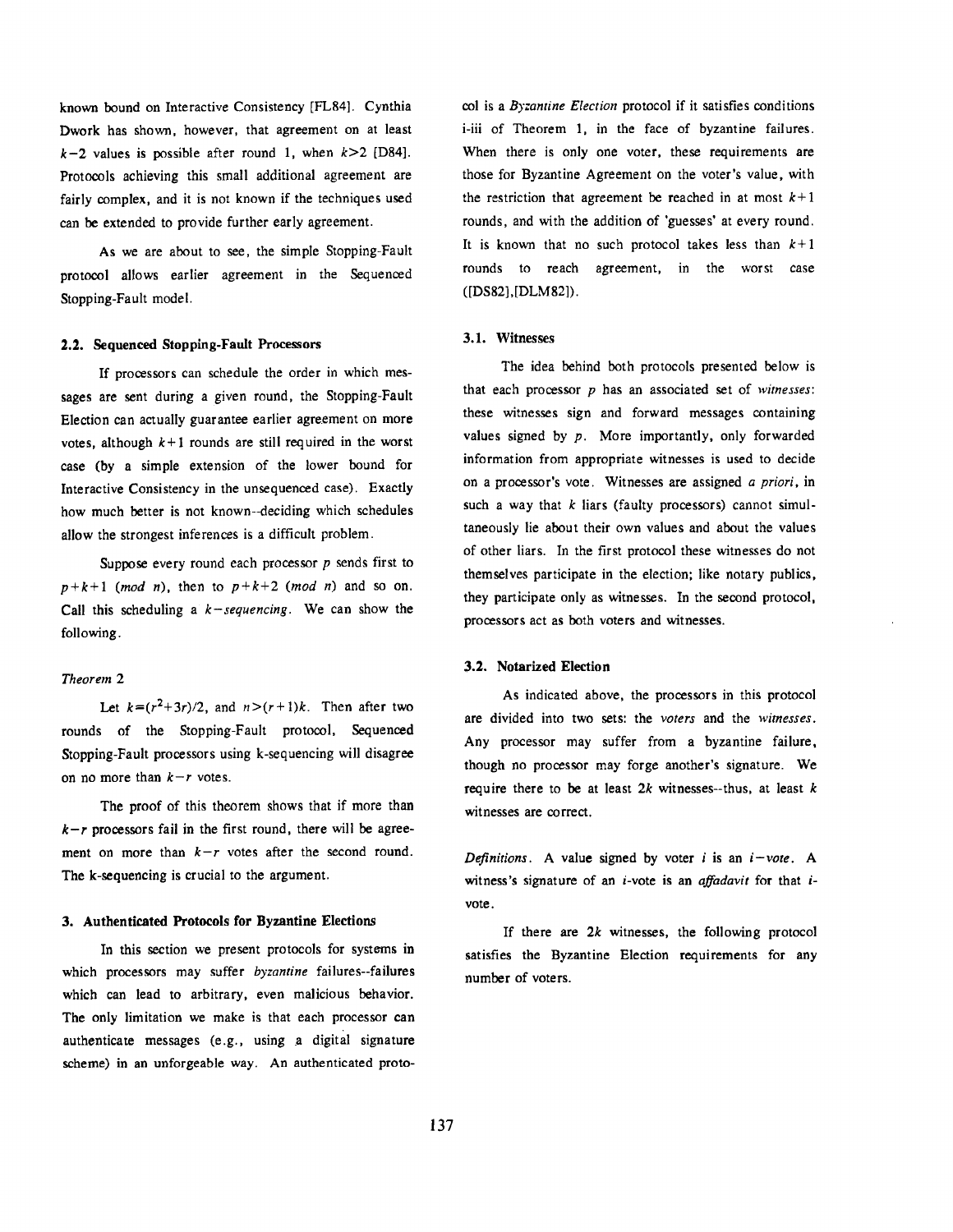# Round 0:

Each voter signs and broadcasts his vote. Witnesses send no messages.

Round *j*,  $1 \leq j \leq k$ :

Voters send no messages.

Every witness  $w$  does the following:

For every voter i

Any *i*-vote with  $j-1$  or more different affadavits is *valid.* 

Sign any new valid  $i$ -votes, producing new affadavits.

Broadcast every valid *i*-vote or affadavit for a valid  $i$ -vote that was not broadcast by w in earlier rounds.

Decision Procedure for Round  $j,0 \leq j \leq k$ 

If processor  $p$  has received exactly one  $i$ -vote with at least j different affadavits (counting his own, if  $p$  is a witness) then  $p$  chooses the value signed as  $i$ 's vote. Otherwise p chooses *error* as i's vote.

# *Lemma 1*

In any execution of the Notarized Election, if any processor  $q$  receives an affadavit with  $p$ 's signature for some *i*-vote *v* by the end of round *j*,  $1 \le j \le k$ , then one of the following is true:

i)  $p$  is faulty, or

ii) every processor receives  $k$ different affadavits for  $\nu$ by the end of round  $j+1$ .

# *Proof*

If  $p$  is not faulty, then the affadavit received by  $q$ was originally broadcast by  $p$ , along with the *i*-vote and at least  $i-1$  other affadavits, during some round *i,*  $i \leq j$ *.* There must be at least  $k$  correct witnesses, each of whom receive this broadcast, and for whom  $v$  is thus valid during round  $i+1$ . Thus (ii) is true.  $\Box$ 

### *Lemma 2*

In any execution of the Notarized Election, if any correct processor  $p$  changes its guess for some processor  $i$ after round *j*,  $0 \leq j \leq k$ , then at least *j* witnesses are faulty.

# *Proof*

The lemma is trivial for  $j=0$ . Suppose  $j>0$ , and some correct processor  $p$  chooses a value for  $i$  after round  $j$  that is different from some value chosen at a later round. Then p has chosen a value v or *error,* and later changes the value to another. There are three cases;

Case 1: Processor  $p$  chooses  $v$  after round  $i$ , and later agrees on a different value  $u$ . Since (ii) of Lemma 1 is false, the  $j$  signers of the affadavits for  $v$  are faulty.

Case 2: Processor  $p$  chooses  $\nu$  after round  $j$ , and during  $r$ agrees on *error*. Possibly p never receives more than j affadavits for v or any other *i*-vote, and chooses *error* for this reason. Then the  $j$  signers of the affadavits he now holds are faulty, by Lemma 1. The other possibility is that  $p$  later receives more than  $j$  affadavits for at least two  $i$ -votes, one of which contains a value  $u$  different from  $v$ . Either all of the witnesses signing these affadavits are faulty or choose the first correct processor  $q$  to sign  $u$ . This must happen after round  $j$ , so  $q$  has at least j affadavits from faulty processors.

Case 3: Processor p chooses *error* after round j, and later chooses a value v. Suppose p chooses *error* because he has no adequately witnessed  $i$ -votes. Later  $p$  has more than  $j$  affadavits for  $v$ . The witnesses for these affadavits are either all faulty, or some correct witness first signs v after round  $j$ , so that at least  $j$  of the affadavits seen by this witness are signed by faulty processors. The other'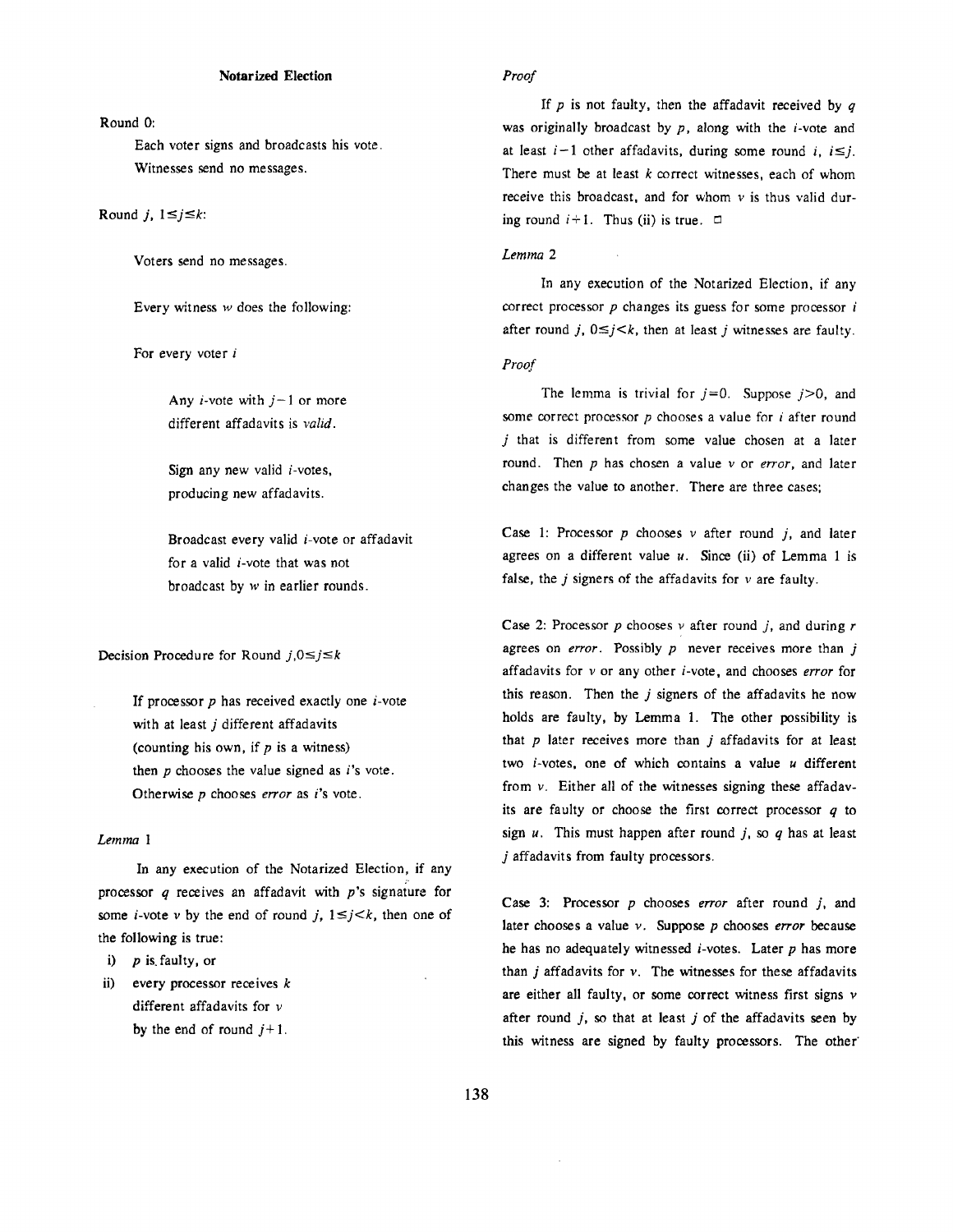possibility is that p chooses *error* after round j because of having at least two adequately witnessed  $i$ -votes. Since  $p$ later has only one adequately witnessed  $i$ -vote, by Lemma 1 the witnesses for at least one of the two are faulty.  $\Box$ 

#### *Theorem 3*

If there are at least  $2k$  witnesses, the Notarized Election is a Byzantine Election protocol.

# *Proof*

First we must show that there is never any disagreement on correct processor's votes. Each correct processor  $i$  broadcasts an  $i$ -vote containing his value during round 0, and signs no other values at all during the protocol. Thus there can be at most one valid  $i$ -vote received by any processor in any round. Since at least  $k$ of the witnesses are not faulty, they will each receive this  $i$ -vote during round 0, and rebroadcast it with their affadavit during round 1. Thereafter, every processor will have received at least  $k$  different affadavits for that  $i$ vote, so the appropriate value will be chosen as i's vote each round through round  $k$ .

Next, we show that all correct processors have reached byzantine agreement on every vote after round  $k$ . Suppose two processors  $r$  and  $s$  disagree on  $i$ 's vote. Then one, say  $r$ , must have chosen a value  $v$ , while  $s$  has chosen *error* or a different value, u. In any case, one of the two has received some  $i$ -vote with  $k$  affadavits and the other has not. Then all  $k$  of the witnesses signing the affadavits are faulty--otherwise, they would have forwarded the  $i$ -vote and affadavits to both  $r$  and  $s$ , not just one of the two. But  $i$  must be faulty, too, since there is never disagreement on a correct processor's value. This is a total of  $k+1$  faults, contradicting the k-fault hypothesis.

Finally, we show that after round *j*, for  $0 \leq j \leq k$ , final agreement is reached on  $max(0,|voters|+j-k)$ values. If any value at all is changed after round  $j$ , there are j faulty witnesses, by Lemma 2. Thus there are at most  $k-j$  faulty voters. Since values for correct processors are never changed, the result follows.  $\Box$ 

# **3.3. Mutually Verified Election**

The Notarized protocol required the presence of  $2k$ processors who act only as witnesses. This may be inconvenient or expensive for many applications. What if every processor wishes to participate in the election? The following presents a Byzantine Election protocol for  $n$   $\ge$   $k(k+1)$  processors, in which all processors vote.

*Definitions.* Numbering the processors from 1 to n, for  $n > k(k+1)$ , we designate the processors  $i+1,...,i+k+j(mod n)$  as  $j-witnesses$  for processor *i*. As before, an  $i$ -vote is a value signed by  $i$ . A  $j$ -affadavit for an *i*-vote is the signature by a *j*-witness of that *i*-vote. For each *j* from 1 to  $k$ , construct  $G_i$ , the digraph with *n* nodes and  $k+j$  arcs from each node to it's j-witn esses.

#### **Mutually Verified Election**

Round 0:

Each processor signs and broadcasts his vote.

Round  $j, 1 \leq j \leq k$ :

Every processor  $w$  does the following.

For every processor i:

Any *i*-vote or more different j-affadavits is *valid.* 

Sign any valid  $i$ -vote that was not valid in previous rounds.

If there are no valid  $i$ -votes, or  $w$  is not a  $j$ -witness for  $i$ , send nothing.

Else broadcast all of the  $i$ -votes and their j-affadavits that have not been broadcast by  $w$  in earlier rounds.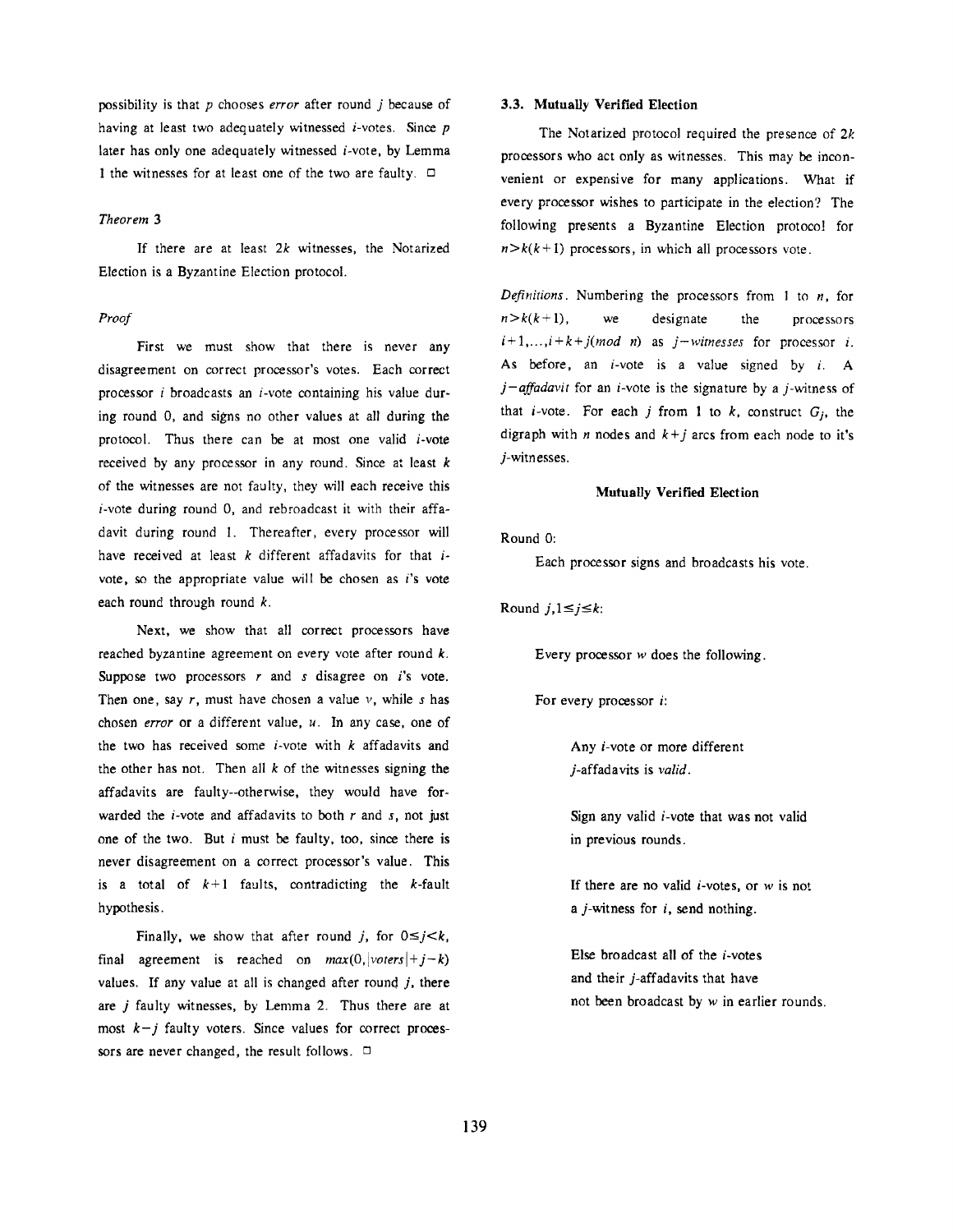If processor  $p$  has received exactly one  $i$ -vote with  $j$  or more different  $j$ -affadavits (counting his own, if  $p$  is a *j*-witness for  $i$ ) then  $p$  chooses the value signed as  $i$ 's vote. Otherwise, p chooses *error* as i's vote.

### *Lemma 3*

The shortest cycle in  $G_i$  has length greater than  $k - j + 1$ .

#### *Proof*

Picture the nodes of  $G_i$  on a circle--each node connected to the next  $k+j$  in the clockwise direction. Starting at any node, the farthest around the circle one can get following a single edge is  $k+j$  nodes. Any cycle must go completely around the circle, so the number of nodes in the cycle, times this maximum 'distance' covered by a single edge, must be at least *n*. Since  $n > k(k+1)$ , the result follows.

### *Lemma 4*

Among any subset S of k processors, at most  $k-j$ have *i* or more *j*-witnesses in *S*, for  $1 \le j \le k$ .

### *Proof*

The lemma follows if any k-node subdigraph of *Gj*  has at most  $k-j$  nodes with outdegree j or more. Suppose that  $k - j + 1$  nodes in some k-node subdigraph G' of  $G_j$  have outdegree at least j. Then there is a cycle of length at most  $k-j+1$  in G', and so in  $G_j$ , contradicting Lemma 3.

# Lemma 5

In any execution of the Mutually Verified Election, if any correct processor  $p$  changes its guess for some processor *i* after round *j*,  $0 \le j \le k$ , then at least *j* of the *j*witnesses for i are faulty.

#### *Proof*

By a case analysis similar to that in Lemma 2.

# *Theorem 4*

If  $n > k(k+1)$ , the Mutually Verified Election is a Byzantine Election protocol.

# *Proof*

Every correct processor signs and broadcasts a single value during round 0; furthermore, each correct processor has at least j correct j-witnesses. Thus, there will never be any disagreement on correct processors' values.

Now we argue that Byzantine Agreement is reached on every vote at the end of round  $k$ . Two processors  $r$  and  $s$  can disagree on some value for  $i$  only if one, say r, has received an *i*-vote with  $k$  *k*-affadavits that s has not received. Then each of these  $k$  k-witnesses must be faulty, along with  $i$  itself, contradicting the  $k$ -fault hypothesis.

Finally, we must show that after round  $j$ , for  $0 \leq j \leq k$ , final agreement is reached on at least  $n+j-k$ values. Suppose this is not the case; that after round  $j$  of some execution, for each processor  $i$  among some set  $S$  of  $k-j+1$  processors there is a correct processor who will later choose a different value for  $i$  than the one currently chosen. Since the values chosen for correct processors never change, each processor in S is faulty. By Lemma 3, the subdigraph of  $G_i$  generated by S has no cycles. Thus there must be a processor  $i$  in  $S$  such that every  $j$ -witness for i is not in S. By Lemma 4, i has at least j faulty  $j$ witnesses; the  $j$  faulty witnesses for  $i$ , together with the  $k-j+1$  members of S, contradict the k-fault assumption.  $\Box$ 

#### **3.4. Other Byzantine Election Protocols**

Neither the Notarized Election nor the Mutually Verified Election will work for general networks of processors--the one requires 2k witnesses, the other requires that there be more than  $k(k+1)$  voters. While one can trade-off witnesses against the total number of voters by-combining tricks from both protocols, this will not produce a completely general algorithm. It is possible that an execution-dependent choice of witnesses (replacing the fixed k-witnesses of the Mutually Verified protocol) might produce a completely general protocol--this possi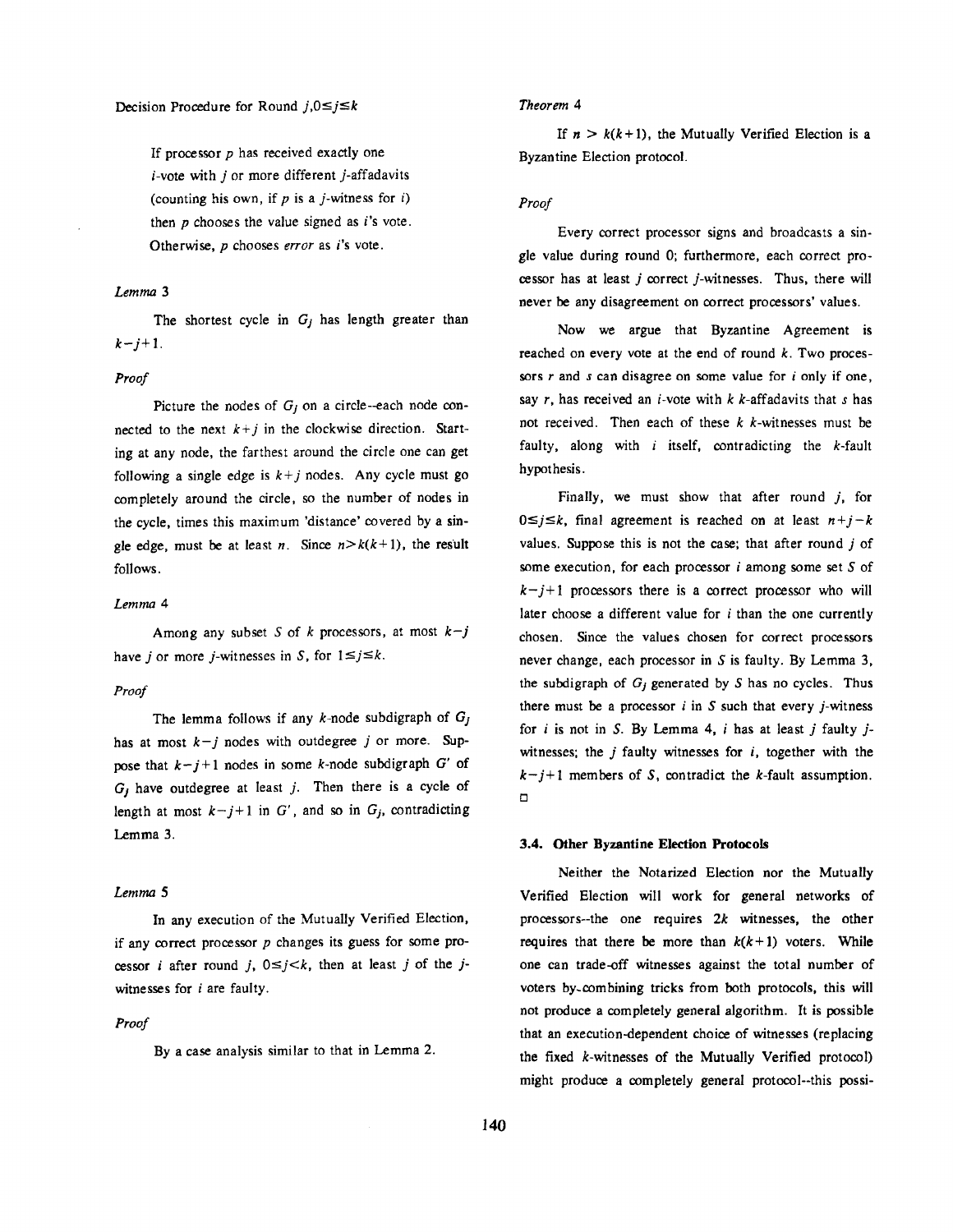bility is under investigation.

Another possiblility is that a better fixed assignment of witnesses might be possible in the Mutually Verified protocol. Translated to a graph problem, and restricted to just the second round of the protocol, we need to know the following; is there a digraph on  $n \leq k(k+1)$ vertices, such that each node has outdegree  $k+1$  and there is no cycle of size less than or equal to  $k$ ? A negative answer is a restricted case of a fifteen year-old conjecture  $([BT81])$ !

# *Conjecture*

If D is a digraph of degree at most *dr,* such that every vertex has outdegree  $r$  or more, then  $D$  contains a cycle of length at most d.

The best known result is that there is a cycle of length **at**  most  $d+2500$  [CS83]. This is an indication of the difficulties encountered in designing good election protocols, and in attempting to discover strong lower bounds to match.

### **4. Lower Bounds**

This paper has conjectured the optimality of **the**  two Byzantine Election protocols--that no protocols can forecast more accurate returns more quickly, in the byzantine failure model. For the first round, it is obvious there may be disagreement on as many as  $k$  votes, and after  $k$  rounds the bounds for Interactive Consistency show there is at least one vote of disagreement, in the worst case. It is interesting to note that the processors cannot all know on which votes they disagree--for then they could all pick a default value, and achieve Interactive Consistency too early.

These bounds for the first and kth round also hold for the Stopping-Fault failure models, but in these cases more votes can be accurately forecast early in the election. How many more votes can be forecast, and how early? Theorem 2 suggests about  $\sqrt{k}$  more votes can be forecast after two rounds, but nothing more is known.

This is as far as known results and techniques go. Lower bounds for Interactive Consistency depend cru-

cially on the requirement that *total* agreement be reached among the participating, failure-free processors. Crudely, this means that one can reason: "If Alice saw X and Bob saw Y, then if Bob saw Y and Carol saw Z, Carol would have to choose what Alice chose when she saw X, since Bob will choose the same values and they must both agree with him." This reasoning is not valid in our setting, **as**  both Alice and Carol are free to disagree a little with Bob, and thence perhaps completely with each other. Thus a relation which is transitive when everyone must always agree is no longer transitive, and the known techniques do not extend directly.

Whence from here? The Sequenced Stopping-Fault model may have useful applications, and should be investigated further. The problem of choosing an optimal broadcast sequence for this or other interesting problems appears hard, however.

Proofs of the lower bounds might provide interesting tools, and constructive disproofs would provide faster protocols. Both would increase our understanding of "what we know that he knows that you know that they know about what we all know!"

# 5. **References**

- [BT81] Bermond, J.C., and Thomassen, C., "Cycles in Digraphs--A Survey," *Journal of Graph Theory,*  Vol. 5 (1981) 1-43.
- [CS83] Chvatal, V. and Szemeredi, E., "Short Cycles in Directed Graphs," Technical Report SOCS-82.11, 1983.
- [DLM82] DeMillo, R., Lynch, N., and Merritt, M. "Cryptographic Protocols" *Proc. 14th ACM Symposium on the Theory of Computing,* 1982.
- [DS82] Dolev, D., and Strong, H. R. "Polynomial Algorithms for Multiple Processor Agreement." *Proc. 14th ACM Symposium on the Theory of Computing,* 1982, pp. 401-407.
- [D84] Dwork, C. private communication.